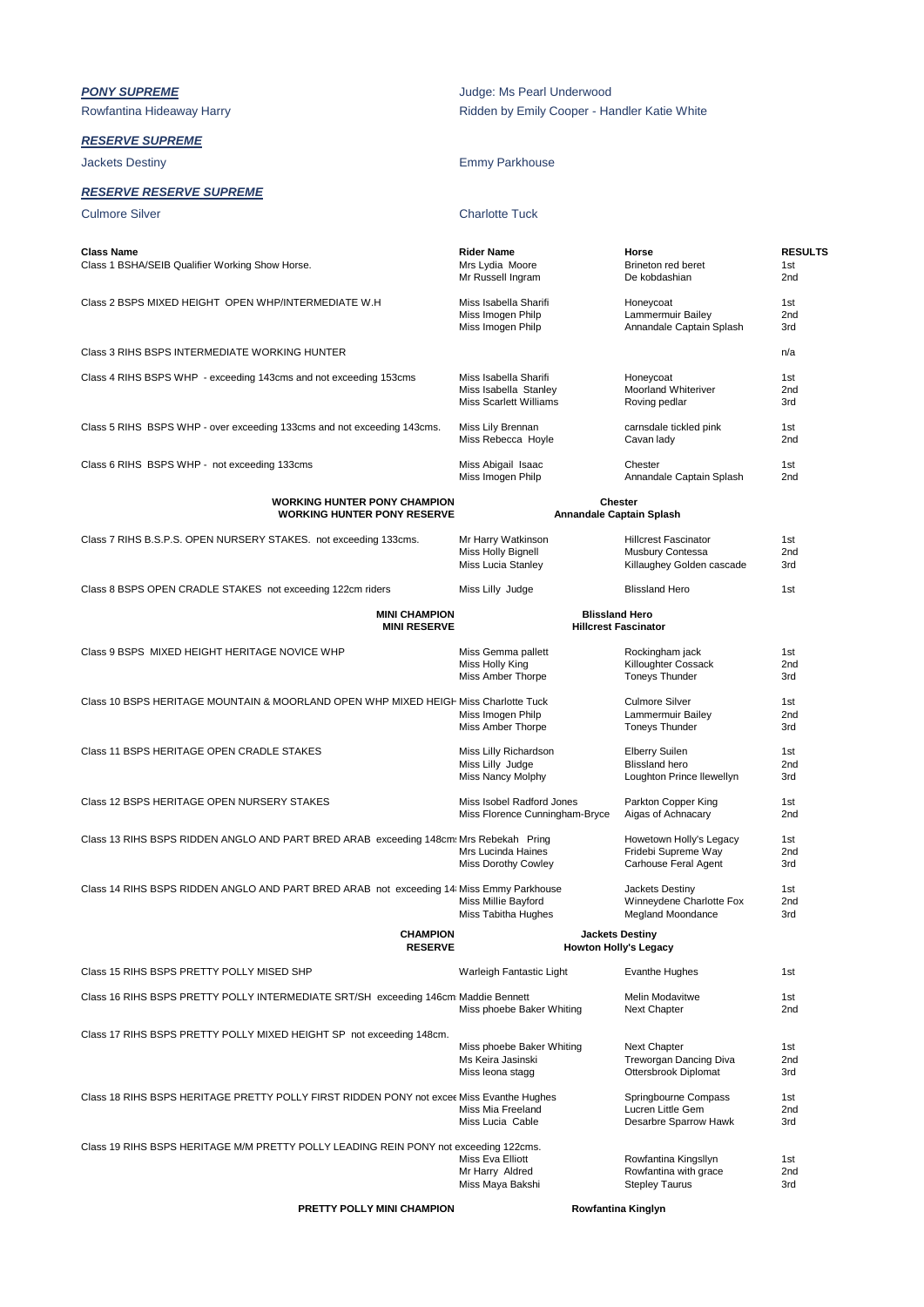| PRETTY POLLY MINI RESERVE                                                                                 |                                                                                             | <b>Rowfantina With Grace</b>                                                       |                               |
|-----------------------------------------------------------------------------------------------------------|---------------------------------------------------------------------------------------------|------------------------------------------------------------------------------------|-------------------------------|
| Class 20 RIHS BSPS PRETTY POLLY HERITAGE RIDDEN MIXED BREEDS                                              | J Somerset<br>Miss Jessica Norris<br>Miss Emma Tiley-nunn                                   | <b>Tesremos Sunnylee</b><br>Purewell poppy lou<br>Kilimazing Kwanza                | 1st<br>2nd<br>3rd             |
| PRETTY POLLY HERITAGE CHAMPION<br>PRETTY POLLY HERITAGE RESERVE                                           |                                                                                             | Rowfantina Kinglyn<br><b>Rowfantina With Grace</b>                                 |                               |
| Class 21 BSPS INTERMEDIATE SRT Mare or gelding 4 yrs old or over exceeding 1 Miss Ellis Taverner Burns    |                                                                                             | Dartans Valentine                                                                  | 1st                           |
| Class 22 BSPS INTERMEDIATE SRT Mare or gelding exceeding 153cms but not ex Miss Sophie Okeeffe            | Miss Ellie Greenhalgh                                                                       | Rosemore Midnight Rendezvous<br>Daydream                                           | 1st<br>2nd                    |
| Class 23 BSPS INTERMEDIATE SHOW HUNTER Mare or gelding 4 yrs. Old or ove Miss Olivier Mitchell            | Miss Kinvara Garner                                                                         | Donation<br>Dispicable Me                                                          | 1st<br>2nd                    |
| Class 24 RIHS BSPS HERITAGE M/M LEAD REIN not exceeding 122cm.                                            | Miss Emily Cooper<br>Miss Millie Hollis<br><b>Miss Willow West</b>                          | Rowfantina Hideaway Harry<br>Woodend Marigold<br>Shilstone Rocks Thunder Bird      | 1st<br>3rd<br>2 <sub>nd</sub> |
| Class 25 RIHS BSPS HERITAGE M/M FIRST RIDDEN not exceeding 128cm.                                         | Miss Lilly Richardson<br>Miss Amylee Crutch<br>Miss Elyza hillyard                          | Thistledown Van Der Vaart<br>Llynhelyg Play Boy<br>lydillic spartacus              | 1st<br>3rd<br>2 <sub>nd</sub> |
| <b>MINI HERITAGE CHAMPION</b>                                                                             |                                                                                             | Rowfantina Hideaway Harry                                                          |                               |
| <b>MINI HERITAGE RESERVE</b>                                                                              |                                                                                             | <b>Shilstone Rocks Thunder Bird</b>                                                |                               |
| Class 26 RIHS BSPS HERITAGE MOUNTAIN AND MOORLAND OPEN RIDDEN RMrs Katy Marriott-Payne                    | Miss georgina wilkes<br>Miss Olivia Minns                                                   | <b>Tarbarl major Tom</b><br>Strathleven culmor<br><b>Townend Valour</b>            | 1st<br>2 <sub>nd</sub><br>3rd |
| Class 27 RIHS BSPS HERITAGE MOUNTAIN AND MOORLAND OPEN RIDDEN FMiss Charlotte Tuck                        | Miss Stephanie Turner<br><b>Miss Charlie Baxter</b>                                         | <b>Culmore Silver</b><br>Ravenstone Fudge II<br>Glenkyle Baron                     | 1st<br>2 <sub>nd</sub><br>3rd |
| Class 28 RIHS BSPS HERITAGE MOUNTAIN AND MOORLAND OPEN RIDDEN RIMITS Katy Marriott Payne                  | Miss georgina wilkes<br>Ms Lauren Wren                                                      | <b>Bryncarreg the Bandit</b><br>Norton heath glitz n glamour<br>Menai Edward Jones | 1st<br>2nd<br>3rd             |
| Class 29 RIHS BSPS HERITAGE MOUNTAIN AND MOORLAND OPEN RIDDEN RMiss s roberts                             | Miss Lilly Richardson                                                                       | Longhalves Renior<br><b>Elberry Suilen</b>                                         | 1st<br>2 <sub>nd</sub>        |
| Class 30 RIHS BSPS HERITAGE MOUNTAIN AND MOORLAND RIDDEN Register Miss Chloe Chubb                        | Miss Charlie Baxter<br>Miss Stephanie Richards                                              | Shilstone Rocks River Dart<br>Kingshaugh Hailstorm<br>Dunkery Hornbill             | 1st<br>2nd<br>3rd             |
| Class 31 TATTERSALLS RoR OPEN IN HAND Show Series                                                         | Miss paige Williamson                                                                       | <b>Classic Art</b>                                                                 | 1st                           |
| Class 32 TATTERSALLS RoR NOVICE RIDDEN Show Series- Thoroughbred mare Miss paige Williamson               | Classic Art<br>Miss Holly King<br><b>UAE Jewel</b><br>Mrs Sandra Middleton<br>Barracuda Boy |                                                                                    | 1st<br>2 <sub>nd</sub><br>3rd |
| Class 33 TATTERSALLS RoR OPEN RIDDEN Show Series - Thoroughbred mare c Miss Justine Armstrongsmall        | Miss Holly King<br>Miss Daisy Graffao                                                       | Time down under<br>Koovers<br>Jay Bee Blue                                         | 1st<br>2 <sub>nd</sub><br>3rd |
| Class 34 NOVICE HACK Mare or gelding 4 yrs. Old or over exceeding 148cms but r Mrs Emily Whalley          |                                                                                             | Jack of Hearts                                                                     | 1st                           |
| Class 35 BSHA RIHS SMALL HACK Mare or gelding 4 ys. Old or over exceeding 14 Miss Helen Baker             | <b>Mrs Emily Whalley</b>                                                                    | <b>Boston Black Tie</b><br>Jack of Hearts                                          | 1st<br>2nd                    |
| Class 36 BSHA RIHS LARGE HACK Mare or gelding 4ys. Old or over exceeding154 Mrs Victoria Smith            | Mrs Lucinda Haines<br>C Webb                                                                | Break the rules<br>Fridebi Supreme Way<br>Echo Beach                               | 1st<br>2nd<br>3rd             |
| <b>HACK CHAMPION</b><br><b>HACK RESERVE</b>                                                               |                                                                                             | <b>Break The Rules</b><br><b>Boston Black Tie</b>                                  |                               |
| Class 37 NOVICE RIDING HORSE Mare or gelding 4yrs. Old or over exceeding 148 Mrs Samantha Burns           | Miss Elise Stingemore<br>M Bennett                                                          | Saint James<br>Lieselotte Obsidan<br>Melin Moldavite                               | 1st<br>2nd<br>3rd             |
| Class 38 BSHA RIHS SMALL RIDING HORSE Mare or gelding 4ys. Old or over exc Miss Justine Armstrong - Small | Mrs Katie Jerram-Hunnable<br>Mrs jane scriven                                               | Rosemore Midnight Rendezvous<br>Donation<br>oathill hero                           | 1st<br>2nd<br>3rd             |
| Class 39 BSHA RIHS LARGE RIDING HORSE Mare or gelding 4 ys. Old and over e Mrs helen cowley               | Mrs Helen Whiteley-John<br>Mrs Samantha Burns                                               | Carhouse Feral Agent<br>Absolutely Fashion<br>Saint James                          | 1st<br>2nd<br>3rd             |
| <b>RIDING HORSE CHAMPION</b><br><b>RIDING HORSE RESERVE</b>                                               |                                                                                             | <b>Rosemore Midnight Rendezvous</b><br><b>Carhouse Feral Agent</b>                 |                               |
| Class 40 NOVICE COB Mare or gelding 4yrs Old or over exceeding148cm                                       | Miss Emily Proud<br>Mr Aaron Leathers<br>Mr Simon Charlesworth                              | Randalstown Reynard<br>Master Red Coat<br>Libertys Lord of the Dance               | 1st<br>2nd<br>3rd             |
| Class 41 BSHA RIHS RIDDEN LIGHTWEIGHT COB Mare or gelding 4 yrs. exceedi Mr Oliver Hood                   | Miss Jessica Goodier                                                                        | The Chancer<br><b>Blimey O'Reily</b>                                               | 1st<br>2nd                    |